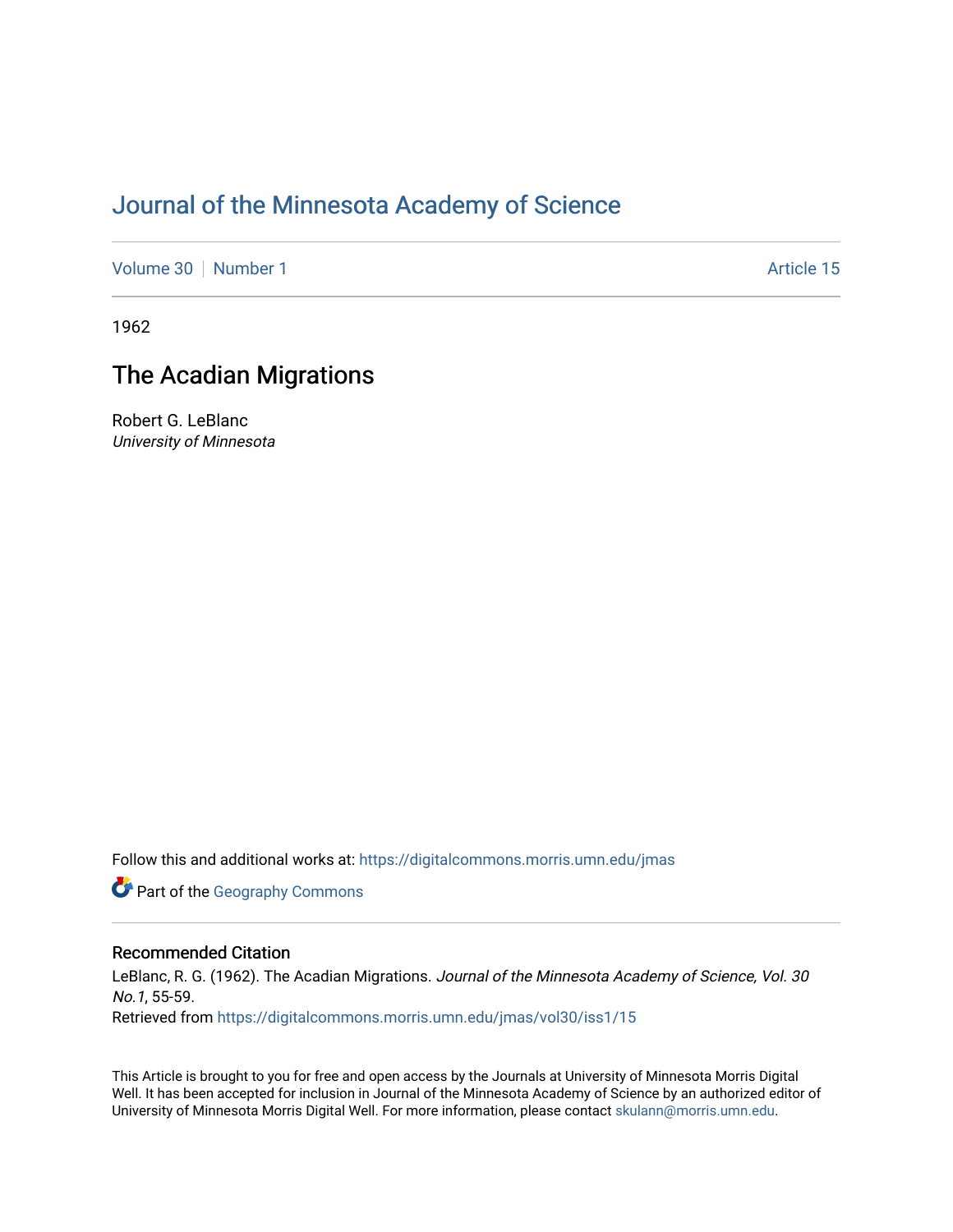# *The Acadian Migrations*

### ROBERT G. LEBLANC<sup>1</sup> *University of Minnesota, Minneapolis*

INTRODUCTION: The cultural diversity of people and shifting national boundaries have often led to political instability by the creation of enclaves and exclaves of minority groups. One means by which such situations may be rectified is the forced migrations of peoples across international boundaries. Perhaps the most recent example of this was the measures taken in the Central European "shatter zone" following World War II to eliminate the minority problems that existed there before the War. The colonial history of North America provides a comparable situation. During the course of the Anglo-French struggle for control of North America a new boundary was placed on the political map of the continent. The Acadians, French and Catholic, and formerly within the French colonial empire suddenly found themselves political members of the English empire. The political instability generated by this new status eventually led to their expulsion in  $1755$ , on the eve of the culminating struggle between the English and the French. For many years after, the Acadian exiles sought either repatriation or a new homeland. They moved across the map always seeking but seldom finding a home. Their efforts toward repatriation were frustrated. Not until 1800 did the Acadians finally achieve some measure of locational stability. This paper will concern itself with the Acadian migrations, their ephemeral homes and their final settlement pattern.

THE SITUATION IN ACADIA: Acadia was settled by French colonists early in the 17th century. Its location along the littoral of the Baie Française (Bay of Fundy) is important to an understanding of its history (see Map 1). First, Acadia was isolated from the major French settlement in the St.. Lawrence Valley. There was little con-



<sup>1</sup> The author would like to thank Prof. Fred Lukermann of ·the University of Minnesota for his critical reading of this manu- :script.

*\_Proceedings, Volume Thirty, No. One, 1962* 

tact between the two and there gradually emerged a cultural distinctiveness despite the common antecedents of both groups. Acadian contact with France was at a minimum. There was little increment to the Acadian population via immigration from France after 1671 (Richard 1895:32).

More important was the location of Acadia relative to the New England colonies. In a sense the French and the English faced each other from the opposite sides of a lake ( the Gulf of Maine) which provided easy accessibility. Some relatively peaceful contacts generally of a commercial nature were made. Although the Acadians were primarily agriculturalists, they carried on some fishing activities and as a result contact and sometimes conflict occurred with the New Englanders on the fishing banks. Increasingly, Acadia became a battlefield for the English and French. The French garrison at Louisburg was often the military objective but the vulnerable position of Port Royal, the major Acadian settlement in the 17th century, made it the object of plunder by New Englanders on several different occasions. By the Treaty of Utrecht in 1713 Acadia was ceded to the English and the Acadians were made nominal subjects of the British Crown.

With the peace began a period of prosperity for the

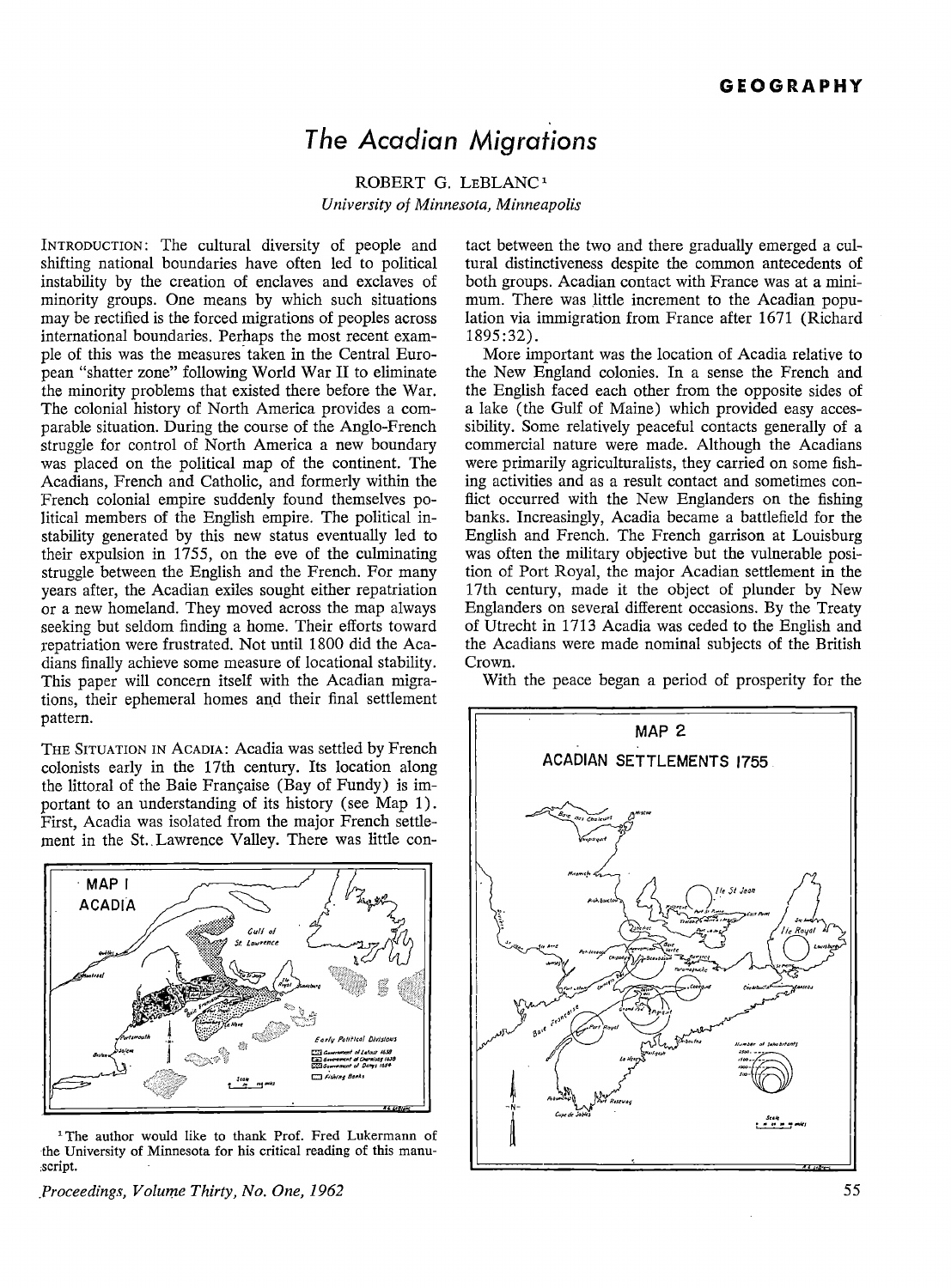Acadians. Their number increased from 2,000 in 1710 to 8,000 in 1739. (Rameau 1877:354) New settlements were formed at the northernmost extremities. of the Baie Française. As the Acadian population grew, so did the anxiety of their English masters. The tenuous English control of Acadia was highlighted by the potential threat of renewed hostilities with the French and the fact that their recalcitrant French subjects refused to take an oath of allegiance to the English crown. The events leading up to the expulsion became increasingly complex and cannot be dealt with here. Suffice it to say that Governor Lawrence made the decision without the approval of the English government.<sup>1</sup> In late summer and fall of  $1755$ the exile was carried out.

THE MIGRATIONS 1755-1757: Of the total of 16,000 Acadians in 1755 only 50% were under English jurisdiction (cf. LeBlanc, 1961). (See Map 2) Ile Royal (Cape Breton), Ile St. Jean (Prince Edward Island), and present day New Brunswick were retained by the French in 1713. These were not the major areas of Acadian settlement but served as a refuge for many who fled the large settlements in anticipation, especially in the period 1749-1754 (Harvey, 1926: 133-34). Approximately 7,000 Acadians were exiled, the remaining 1,000 fled to safety. Map 3 shows the salient features which characterized the migrations of this period. First, peninsular Acadia was depopulated. Those who were forcibly removed were distributed throughout the American colonies where they were not as a general rule given a very



1 Some authors have not accepted political expediency as the cause for the expulsion but rather point to the greed of Governor Lawrence. See, for example, (Richard 1895:60-63).

cordial welcome. The Virginia colony "at public expense" soon shipped off to England its allotment of exiles. South Carolina and Georgia made no effort to prevent ( and in some cases aided) the Acadians in their attempts to return to Acadia by sea. Some few exiles were able to escape and made their way overland to the St. John River (New Brunswick). Otherwise most of the exiles were scattered throughout the colonies in small groups.

During this period nearly 2,000 Acadians removed themselves to the refuge area of Ile St. Jean. Another 1500 sought refuge in the Quebec City area. With the exception of this latter group which was soon established on the seigneuries of the St. Lawrence, the Acadians were in places which would not provide a permanent home. To the fear and distrust of the English colonists for the Acadians we must add the ambition of the exiles to leave their prison-like homes. For those who sought peace on Ile St. Jean it was to be but a temporary home.

THE MIGRATIONS 1758-1762: The major migrations during the period 1758-1762 are illustrated on Map 4. Most of the movements took place in Acadia and French Canada. Political and military events were rapidly reaching the culminating point in the Anglo-French struggle for North America. In July of 1758, the fort at Louisburg fell to the English and with it fell the hopes of the nearly 5,000 Acadian refugees on Ile St. Jean. By the end of the year, the English had embarked 3,500 of the Acadians for transport to France.

The capitulation of the French forces at Quebec in September of 1759 gave encouragement to some of the refugees in that city who sheltered the hope of returning to their homeland. More than 200 took the prescribed oath of allegiance to the English king and were given permission by the British authorities to return to Acadia. Upon arrival in Acadia they were imprisoned by Governor Lawrence. Most of these Acadians as well as others who had been captured by British raids at Cape de Sable and Baie des Chaleurs were sent to France in 1760.

This apparently arbitrary action on the part of Governor Lawrence was not without its reason. It had long been his plan to resettle the vacated Acadian lands with New Englanders. He was determined to keep the Acadians away from their original homes until his scheme had been achieved. The deportation of the Acadians in January of 1760 was in fact on the very eve of the frui-



*The Minnesota Academy of Science*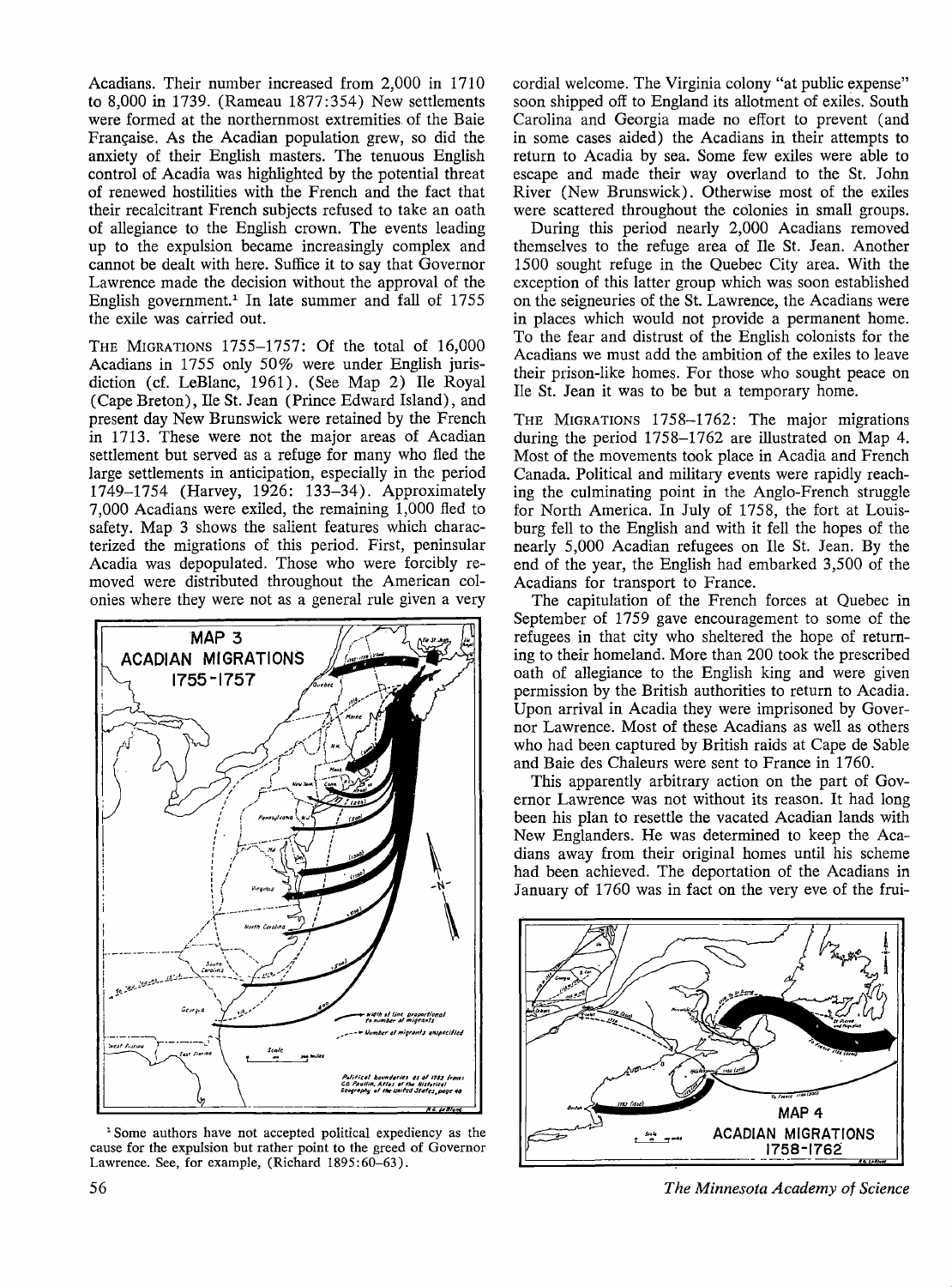tion of his plans. In June of 1760 the first contingent of 650 families from Boston and Rhode Island arrived to take up the vacated Acadian lands (Brebner, 1937). By 1763, 12,500 New Englanders had been successfully settled.

Despite the resettlement of their homeland or perhaps out of ignorance of this fact, the Acadians were continually turning up in Acadia. Their growing numbers aroused an anxiety in English officialdom:

"there are many of the Acadians in this Province who altho' they have surrendered themselves, are yet ever ready and watchful for an opportunity . . . to disturb and distress the new settlements lately made and those now forming; and I am perfectly well convinced from the whole course of their behavior and disposition, that they cannot with any safety to this province become again the inhabitants of it" (cf. Akins, 1869:321).

Once again the decision was made to remove the Acadians. In August 1762, 1,500 left Halifax on five transports bound for Boston. The Massachusetts legislature which had continually objected to the dumping of exiles in their colony, now refused to allow the new arrivals to disembark. They subsequently were returned to Halifax.

It was during this period that Acadian refugees coming from the St. John River, established settlements in the Three Rivers district of Quebec. This same area was to eventually attract numerous refugees from New England in 1767. This period also marks the establishment of Acadians in Louisiana. The prospect of joining with their French brethren proved attractive to many of the exiles especially from the southern American colonies.

THE MIGRATIONS 1763-1767: The location of the Acadians in 1763 is shown in Table I. It has been compiled from a variety of sources and includes some estimates of this writer wherever figures were not available.

| Place          | Number | Place         | Number |
|----------------|--------|---------------|--------|
| Massachusetts  | 1043   | Louisiana     | 300    |
| Connecticut    | 666    | England       | 866    |
| New York       | 249    | France        | 3500   |
| Maryland       | 810    | Ouebec        | 2000   |
| Pennsylvania   | 383    | Prince Edward |        |
| S. Carolina    | 280    | Island        | 300    |
| Georgia        | 185    | Baie des      |        |
| Nova Scotia    | 1249   | Chaleurs      | 700    |
| St. John River | 87     |               |        |
|                |        | TOTAL         | 12.618 |

TABLE 1. Location of Acadians in 1763.

With the exception of the Acadians in Quebec and Louisiana, nearly all were in localities where forces were operating to dictate their removal. This is reflected in Maps *5* and 6. As concerns the numbers involved, the migrations of this period were second only in importance to the original expulsion in 1755. The spatial dislocation was even greater.

Acadian movements during this period fall into three general categories. First there was a continued exodus of Acadians out of Nova Scotia. Paradoxically this occurred at the same time that many of the refugees were returning to Acadia in large numbers, primarily from the American colonies. Finally, the Caribbean area became increasingly a focus of Acadian movements.

*Proceedings, Volume Thirty, No. One, 1962* 



Most of the 3,600 exiles remaining in the American colonies left during this period. The attempts made by local authorities to disperse them in many communities were not successful as the Acadians continually turned up in major port cities. Boston, New York, New London and Charleston served as such gathering points. Large groups left Boston overland for Acadia or the St. Lawrence Valley. From the middle and southern colonies the movement was to the Caribbean area, either directly to Louisiana or to that refugee haven via Santo Domingo. By this time news of favorable treatment and prosperity of the first arrivals in Louisiana had reached nearly all Acadians.

The Treaty of Paris in 1763 ended the hostilities between England and France in North America. If there was some semblance of a return to political stability, the treaty meant little to the circumstances of the Acadians in Nova Scotia and of the many others returning in this period. Lt. Governor Wilmot feared the Acadians. He sought permission of his superiors to send the exiles to the West Indies but was refused. The Lords of Trade insisted instead that they be given land agreeable to themselves (Richard, 1895: 2-341). Of course the only land falling into this category would have been their old lands on the Baie Française, lands which were now occupied by thousands of New Englanders. Attempts to resettle the Acadians generally failed. The inferior lands allotted to them and the restrictions placed upon their grouping led eventually to their dissatisfaction and voluntary migration to the West Indies, Louisiana, and St. Pierre and

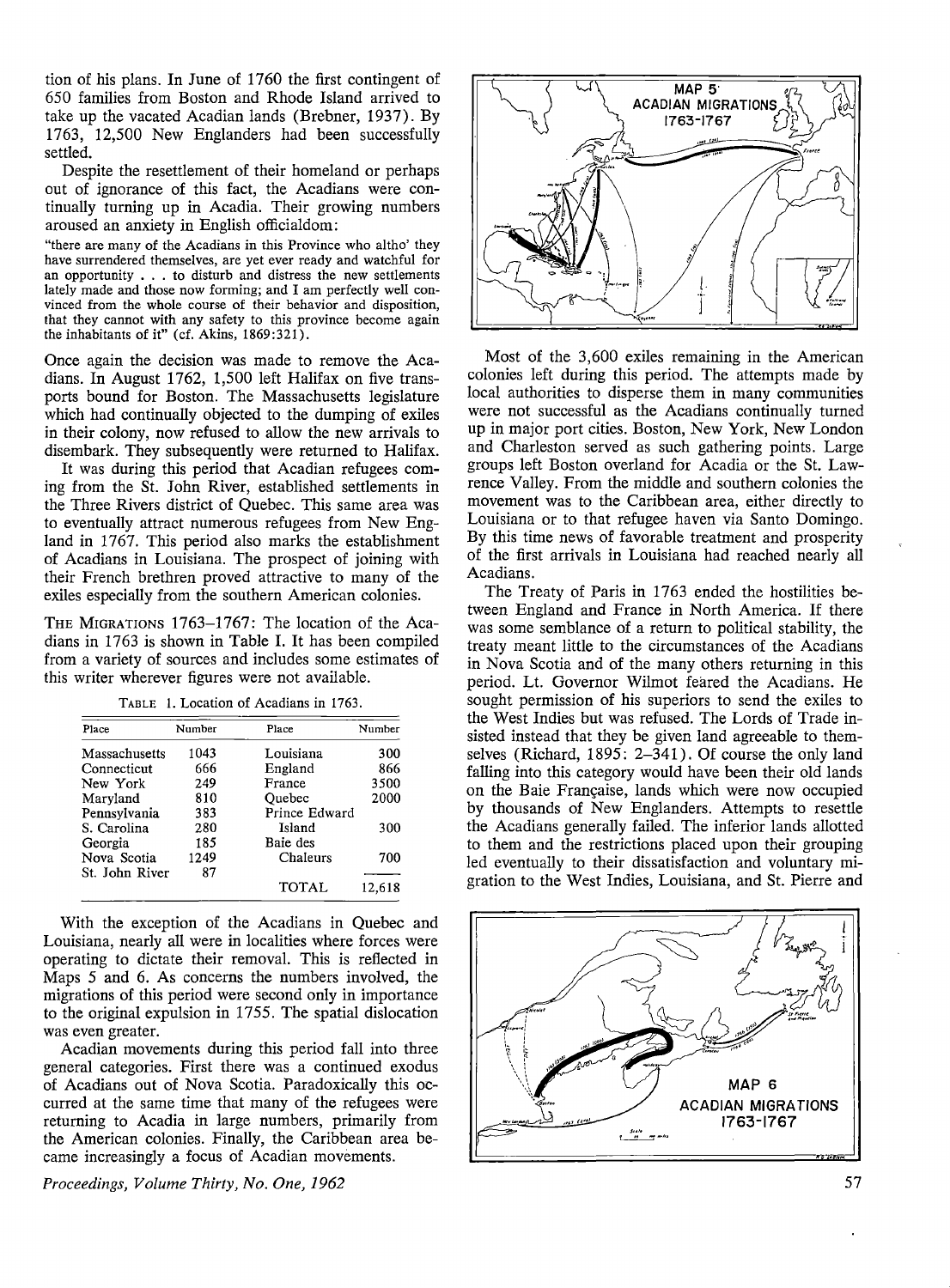Miquelon (retained by France in 1763). The 900 exiles returning from New England did however establish themselves successfully along the shores of St. Mary's Bay, south of old Port Royal.

THE MIGRATIONS 1768-1785: At the beginning of this period there remained only two major areas of Acadian instability (Map 7). By 1767 the facilities of St. Pierre and Miquelon were so strained by the stream of refugee Acadians that some were encouraged to leave for France. (see Map 5). It was not long after their arrival in the French ports that many expressed the desire to return to the tiny archipelago in the Gulf of St. Lawrence. 285 made the return journey in 1768. By 1775 the population of the islands numbered 1,500 again placing a strain on local resources (most of the exiles had to be supported by the government). A new turn of political events provided a temporary solution to this problem.

The sympathy of France for the American cause in the Revolutionary War eventually led to French support of the American military effort in 1778. The English in retaliation sent an expedition to the strategic archipelago and deported to France 1,400 Acadians. By the Treaty of Versailles in 1783, the islands were retroceded to France and soon after 600 Acadians returned once more (Lauvriere, 1924:2:210-215).

France surprisingly did not serve as a permanent home for the exiles. The large number of Acadians which arrived from Ile St. Jean in 1758 was the nucleus of an exile group which remained in France for nearly 30 years. In 1763 the Acadian group in England (from Virginia, 1755) was brought to France while some of the Acadian arrivals from St. Pierre and Miquelon throughout this period remained behind. Various attempts to settle the Acadians in France, Corsica, the Falkland Islands and Guiana all failed. For the greater part of this period in France, the exiles were supported at government expense. The destitution of the Acadians, the desire of the French government to solve a problem which was a severe drain on the treasury, and the eagerness of Spain to strengthen its claim to Louisiana by active colonization all lead to the last of the major Acadian migrations. In 1785 more than 1,600 were transported to Louisiana by the Spanish (Winzerling, 1955).



THE FINAL SETTLEMENT PATTERN: By the end of the 18th century the location of the Acadians had taken on

some measure of permanency. With the exception of a few subsequent moves involving small numbers, the fifty year period of migrations had come to an end. With the exception of the Acadian population of the Maritime Provinces based on an accurate ecclesiastical census in 1803 only estimates are available for the numbers of each major area (Rameau, 1877: 360-61). Table II gives an approximation of the Acadian population and its location in 1800.

TABLE B. Acadian population in 1800.

| Maritime Provinces   | 8400   |
|----------------------|--------|
| Ouebec               | 8000   |
| Louisiana            | 4000   |
| <b>United States</b> | 1000   |
| France               | 1000   |
| Not specified        | 1000   |
| TOTAL                | 23,400 |
|                      |        |

More than  $80\%$  of the Acadians were located in two areas, Eastern Canada and Louisiana. Scattered elsewhere in the United States, the French ports and the Caribbean were another 3,000.

Map 8 shows most of the places where Acadians were located in Eastern Canada in 1800. In the three areas of settlement in the St. Lawrence Valley, near the cities of Quebec, Three Rivers and Montreal the Acadians generally lived side by side with French Canadians. Else-



*The Minnesota Academy of Science*